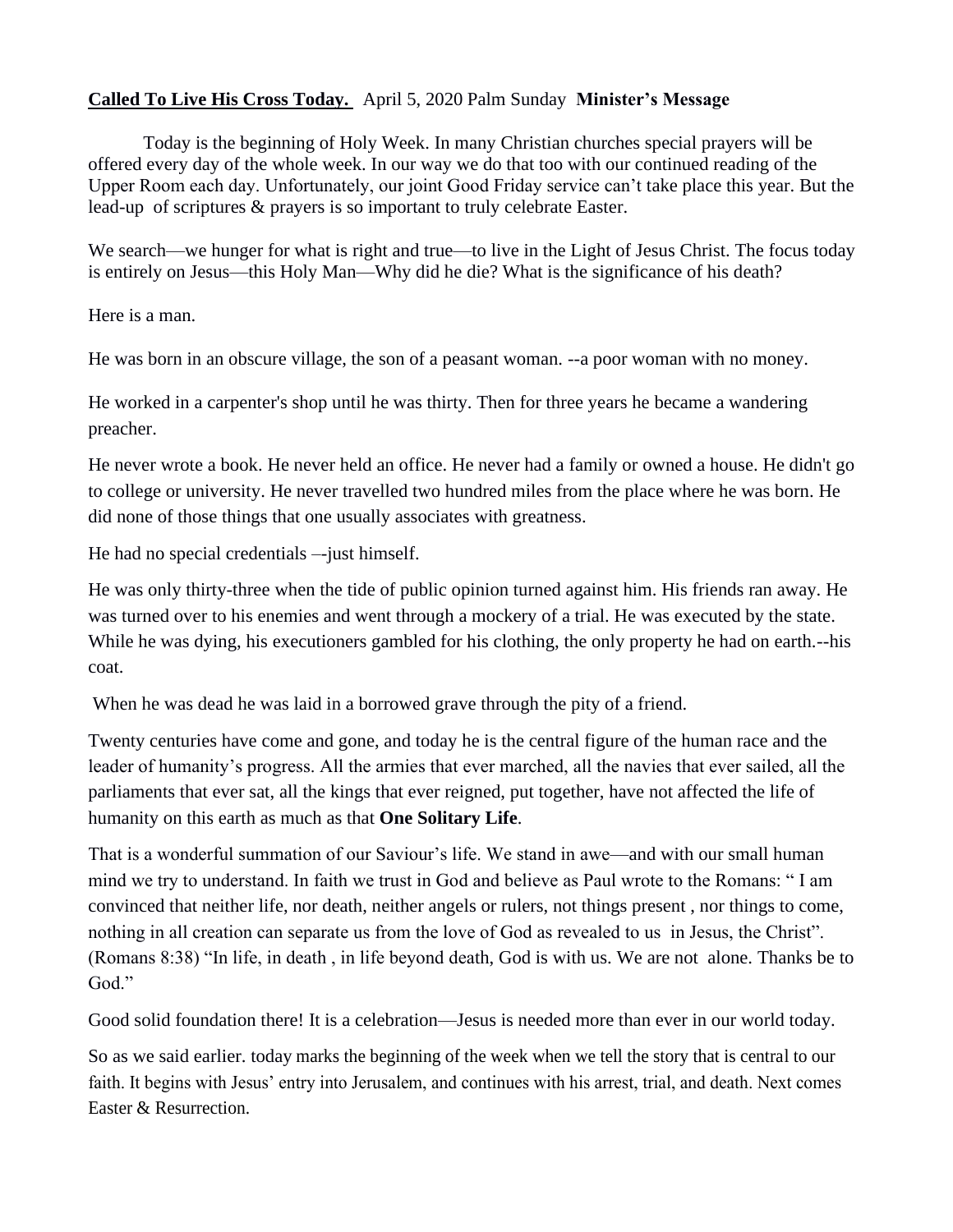I came across this reflection by Colleen –she is an 11 yr old, living at the time of passover in Jesus' day.

Here's what she says:

Today was a strange day.

My mother makes me get up when the sun comes up so I can get water from the well, and feed the animals. I don't like to feed the chickens – they scratch at my feet. But I love to feed my colt.--Charlie I've called him.

He's just a baby. He was a gift from my uncle – the best gift I've ever been given. I'm the oldest, so it's my job to make sure he has food and clean water. I shovel out his stall every day and make sure he has fresh hay. He loves to roll around in it and put his feet in the air. Then at the end of the day, I brush him all over and he nuzzles me with his face. He's quiet but spunky. Kinda like me.

I was taking my colt out to the pasture when Momma started calling for me from the kitchen. My little brother fell and got a big cut on his chin. I had to tie up my colt by the street and run back inside to help her. My brother was fine, but by the time I got back outside I saw two men untying my colt from the tree! I was so angry and scared!

"Stop! That's my colt! Why are you untying him? You can't take him!" I screamed as I ran down the dusty road.

I worried they wouldn't listen to a tall, skinny 11-year-old girl like me, but I didn't care. I was ready to do anything—I didn't want to lose him!

But as I got closer and they saw me, the men stopped. They looked at me and smiled,so I slowed down and caught my breath.

"That my colt. He's mine. Please, don't take him!" I said.

"Our friend Jesus needs it," they said, "but we'll be sure to bring it back after. We promise."

I was stunned. I've heard about Jesus from my mom and her friends. They say he has come to be the Saviour of Israel and that he is the King of the Jews. But he's a different kind of King. He teaches that no matter who we are or what we do, God loves us all the same. Even a poor 11 yr old like me.

I was nervous to let my Charlie go, but there was something about these men that made me know they were telling the truth. So I gave him a nuzzle and ran back to the house.

When I told Momma, she was surprised too! We were still standing in the kitchen when a neighbour came by and told us that we needed to hurry up into Jerusalem – that Jesus was coming.

When we got to town, there were people everywhere. The street was lined with cloaks and leafy branches to cover up the dust and the mud. I pushed my way to the front and looked down the street and saw Jesus riding on the back of my little brown colt Jesus was riding Charlie!. Everyone around me was shouting and waving branches and going crazy.

"Hosanna! Blessed is the one who comes in the name of our God! Blessed is the kingdom of our ancestor David! Hosanna in the highest heaven!"Save us!

I couldn't take my eyes off Jesus' face. He didn't look like any ruler I had ever seen. He was smiling at everyone. He looked almost embarrassed at all the fuss. As soon as I saw his kind face, I knew everything Momma told me about him was true.

When we got home, there was my colt – clean and fed with a fresh bucket of water, tied up on the tree by the street, just like the men said he would be.

"Hosanna!" I thought to myself. "Hosanna in the highest heaven!"God does provide.

We have this vision of Palm Sunday.

We have a vision or expectation of what should happen on Palm Sunday. A parade, leafy branches waving in the air as the voices of children sing sweetly. In some churches, there might even be the appearance of a donkey coming down the church aisle! The parade into Jerusalem that day was similar, . New Testament scholar, theologian and author Marcus Borg describes a second parade that day:

On Sunday, Palm Sunday, Jesus entered Jerusalem from the east in a procession riding on a donkey cheered by his followers. At the same time, a Roman imperial procession of troops and cavalry entered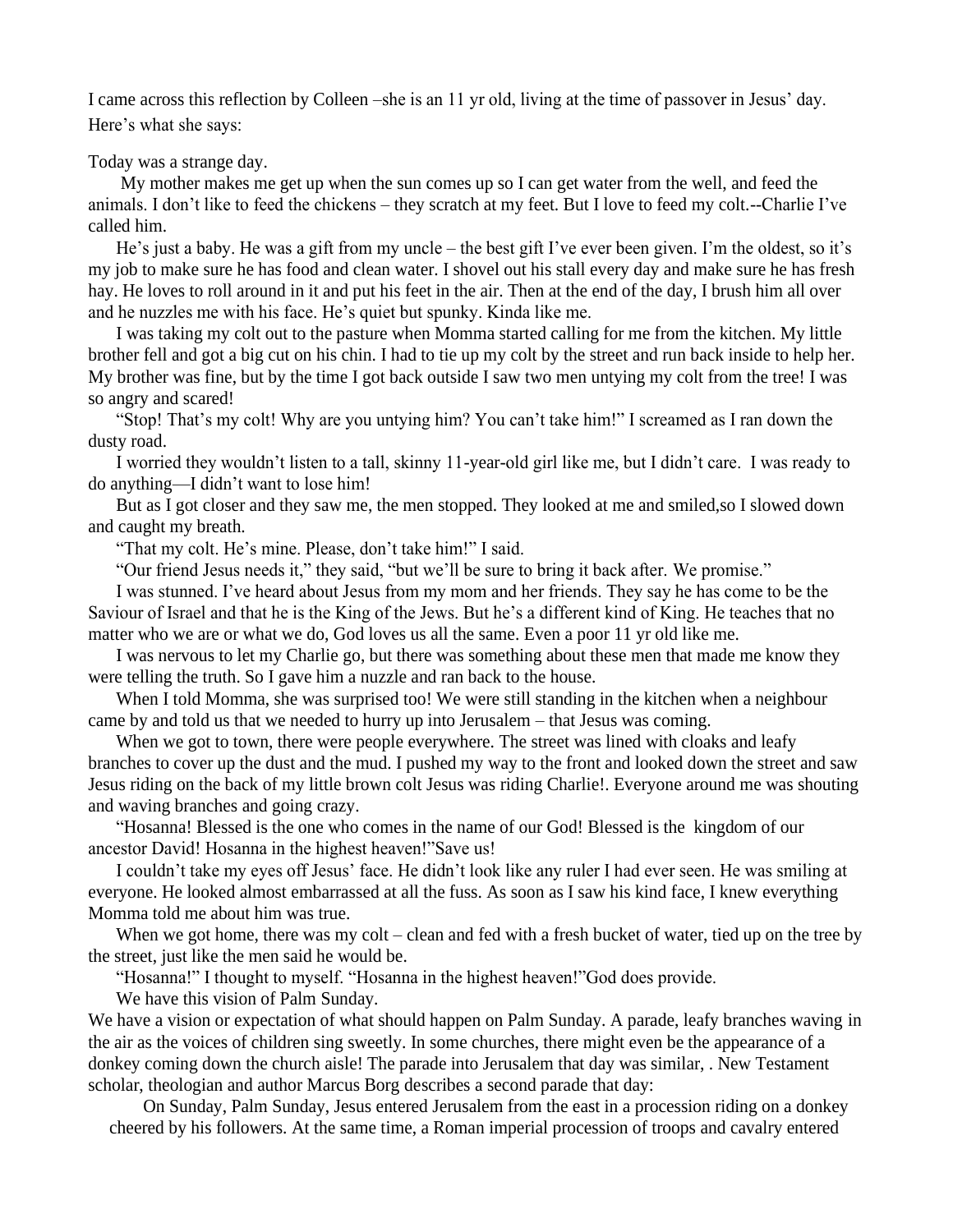the city from the west, headed by Pilate. Their purpose was to reinforce the Roman garrison stationed near the temple for the season of Passover, when tens (hundreds?) of thousands of Jewish pilgrims filled the city.

The contrast between Jesus' entry and the imperial entry sounds the central conflict that unfolds during the rest of the week. Jesus' mode of entry was symbolic, signifying that the kingdom of which he spoke was a kingdom of peace. According to the prophet Zechariah, it had been foretold that the king entering Jerusalem on a donkey was to banish the weapons of war from the land and speak peace to the nations. The kingdom of Rome on the other hand was based on violence –many weapons and the threat of violence.

It is clear from Mark that Jesus pre-arranged this way of entering the city. In modern language, it was a planned political demonstration. Of course, it was also religious: Jesus did so because of his passion for God and the kingdom of God.

**Jesus is known as the Prince of Peace** –he was to speak peace to the nations & banish the weapons of war.

How does this fit into our modern context?

In Canada, in 2020, we have a very different kind of war—a war against COVID -19. As I write, it has been announced that 9 residents died and at least 34 residents and staff tested positive for the virus at Pinecrest Nursing Home in Bobcaygeon. There is a lot of fear. We continue to keep our 2 meters social distancing, wash our hands, stay home--& be kind. The headline in the National Post today said, "Best case scenario: Covid-19 measures expected to last until July, according to government document". Our present situation calls for perseverance. Paul writes: "**Rejoice in hope, endure in troubles and continue steadfastly in prayer".** (Romans 12:12) And the GOOD NEWS?

We continue to be inspired by God's creation. This morning the early sunrise was pink, orange and splashed across the eastern sky, the male bluebird yesterday was flapping his wings, puffing up to the admiration of his mate, my neighbour phoned this week just to say "hello", how are you doing? –- And my cupboards have never been so tidy! All those jobs I've been thinking of doing for months (sometimes actually for years!!)

We hold in prayer the family of Betty Marie Annett who passed away March 26, 2020. Her service of celebration was held at Shetland Cemetery on Sunday March 29. "A most wonderful lady who continues to inspire all of us". And we hold in prayer all who presently know pain & suffering, loneliness and disappointment. "O Lord, keep us strong in your love"

As you see, I'm sending this out by email. (and Canada Post to some). **If you know of someone who has been missed, please send it on to them—and let me know their email** (or mailing address) so that they can receive the next GOOD NEWS letter.

Thank you to everyone who is showing kindnesses to neighbour & family.

God's PEACE and GRACE to you, dear friends.

Do keep in touch-- Phone: 519 695 5411 Text: 519 365 5511 Email: [kerr.annalee@gmail.com](mailto:kerr.annalee@gmail.com)

Remember to keep looking at wabashunited.org and united-church.org for lots of good info, prayers, etc. **And keep sending those happy songs & fun jokes.**

Shalom, Annalee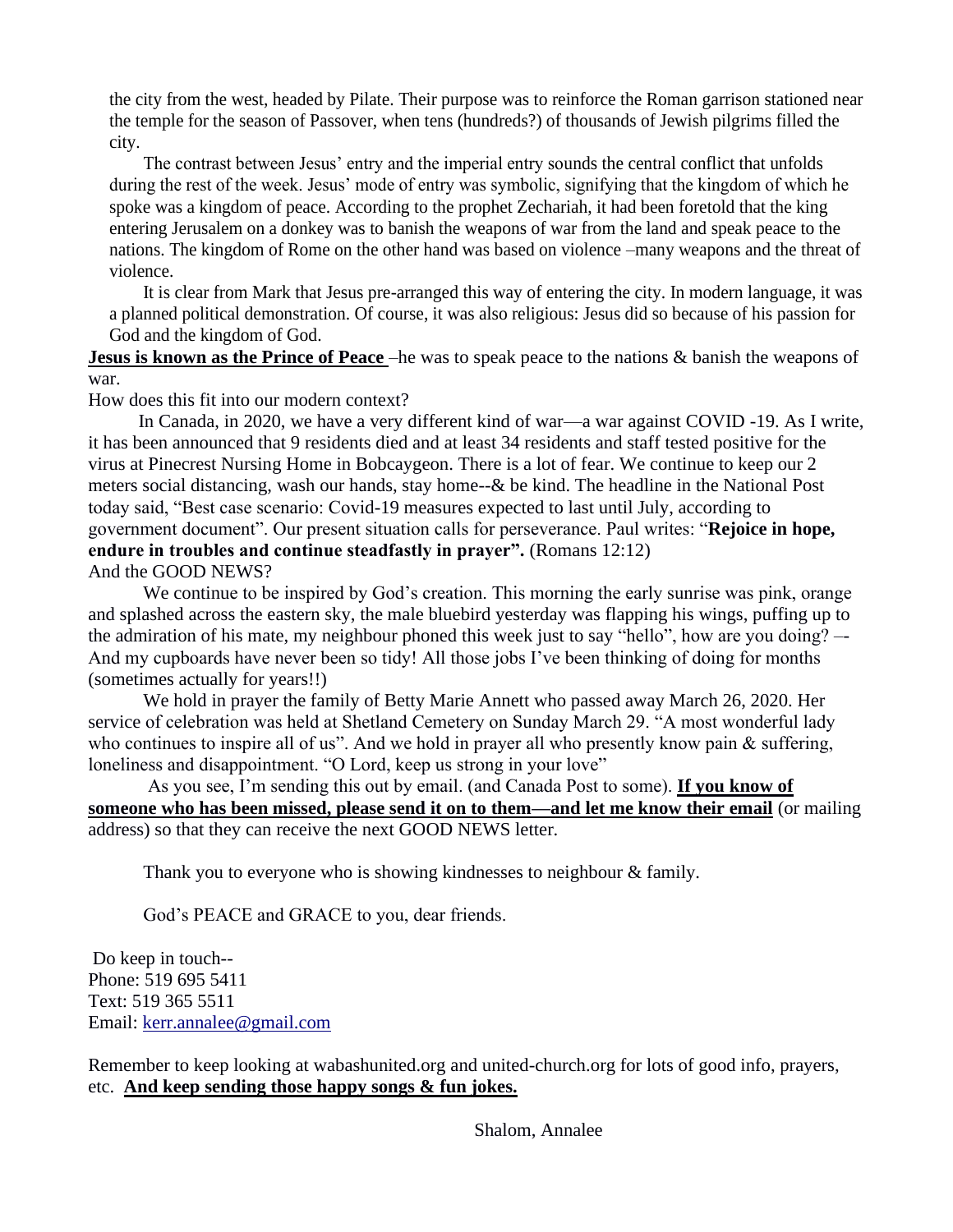Jesus—the one who comes in the name o the Lord. Blessed is he.

Jesus calls us oer the tumult of our life's wild restless sea.

Day by day his clear voice sounding saying Christian , follow me.

Long ago the apostles heard itby the Galilean lake

turned from home and toil and kindred, leaving allowingIn our joys and in our sorrows, days of toil and hours of ease

still he calls in cares and pleasures, Christina , love me more than these

Saviour may we hear your call , give our hearts to your obediance, serve and love you best of all.

Let us pray: